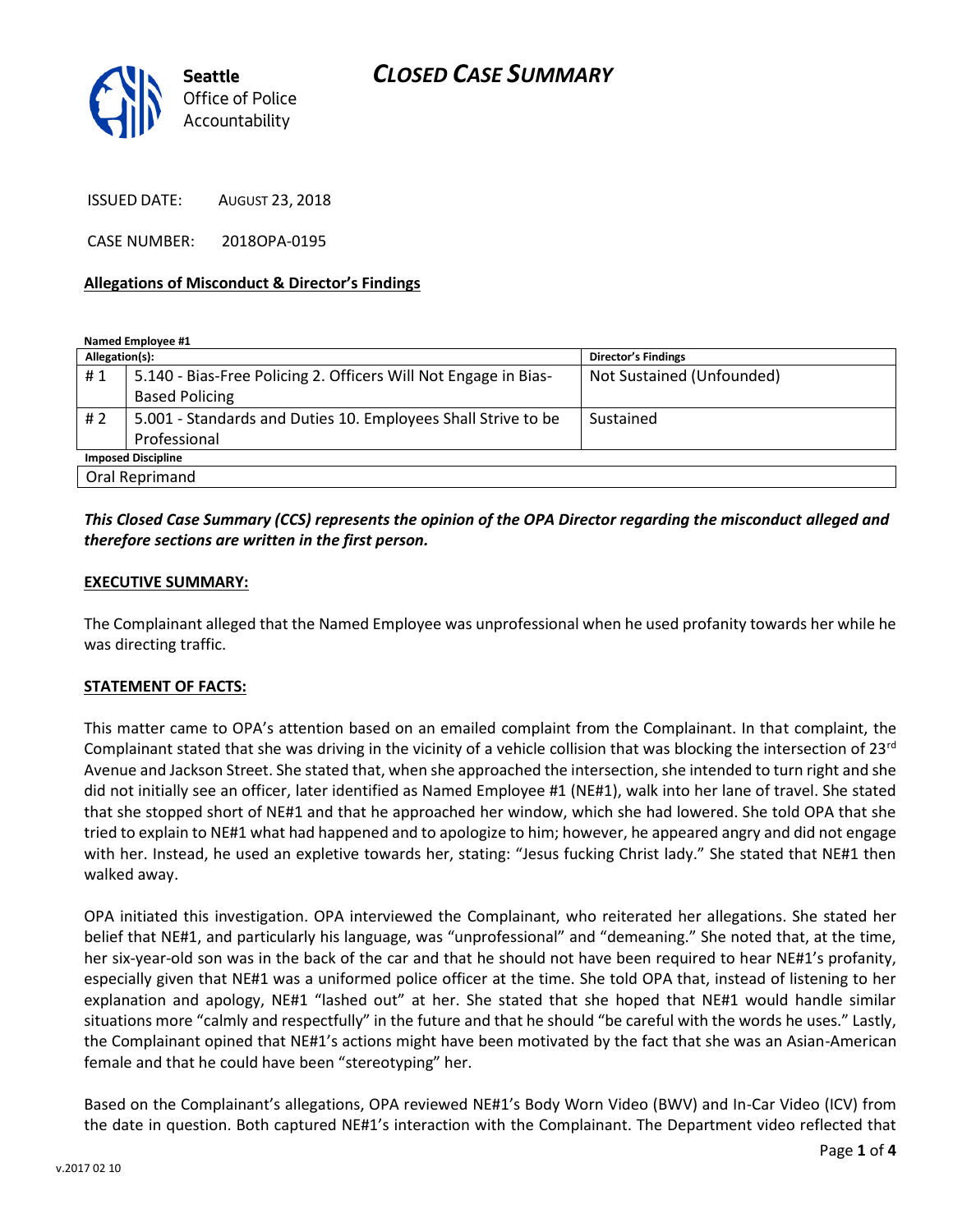



OPA CASE NUMBER: 2018OPA-0195

NE#1 then began to walk into a lane of travel to stop the vehicles driving towards him. At the time, NE#1 was in uniform, was wearing a yellow reflective vest, and was waving a flashlight back and forth. The Complainant's vehicle approached NE#1 at a steady, but not visibly fast, rate of speed, and she did not seem to slow down until she was virtually right in front of him. NE#1 appeared to move away from the vehicle (his exact movement is unclear from my review of the video given its angle). He appeared to make contact with the vehicle using his hands on the hood and again when he neared the window (there were audible noises). The video then reflected that the Complainant stated: "I didn't see anything, I'm sorry." NE#1 responded: "Jesus fucking Christ lady." He then walked away from her window.

The Department video indicated that NE#1 remained standing in front of the Complainant's vehicle for just over a minute before he left her lane of travel to move to another lane. The Complainant's vehicle remained stopped at the intersection for approximately two and a half minutes. During this time, NE#1 did not have any further conversation with NE#1, did not apologize for using profanity towards her, and did not provide any explanation as to why he reacted as he did. The video further captured that NE#1 raised his voice at another motorist who was apparently confused as to what the officers were directing him to do at the intersection (*see* NE#1's BWV at 11:42-11:55).

As part of its investigation, OPA also interviewed NE#1. During his interview, NE#1 discussed his responsibilities on the date in question. He further discussed some of the dangers of directing traffic, particularly in the evening and during the rain. After watching his BWV, NE#1 stated that he recalled his interaction with the Complainant. He described that she was driving "fairly quickly down a wet street" and that he was "shining [his] flashlight at her with the flashing beam, in a sort of cross manner to try to get her to stop while wearing a reflective vest." He stated that "she didn't slow down, she continued, and [he] jumped, because [he] believed [he] was about to be struck by a car, to get out of the way." He acknowledged that, "in a moment of fear and frustration," he "made a poor word choice." He stated, however, that "at no point did [he] intend to make her feel bad or hurt her in any way."

NE#1 was asked whether he was angry at the time he made the statement. He responded: "I don't think anger was my overriding emotion, but I don't recall my exact emotional state." In response to OPA's question concerning why he did not explain his statement to the Complainant at the scene, he told OPA that: "It's possible, that could have happened, but [he] also had a responsibility to keep traffic moving through the intersection, and [he] didn't feel like it would be appropriate to detain her for anything at that point…simply in order to issue an apology." When OPA raised the fact that the Complainant was already stopped at the intersection at that time and remained there for approximately two and a half minutes, NE#1 stated that he did not remember that.

While NE#1 opined that he was not unprofessional during this incident, he told OPA that the assigned investigator would have to ask the Complainant to determine whether his conduct undermined public trust in himself and the Department.

## **ANALYSIS AND CONCLUSIONS:**

# **Named Employee #1 - Allegation #1** *5.140 - Bias-Free Policing 2. Officers Will Not Engage in Bias-Based Policing*

SPD policy prohibits biased policing, which it defines as "the different treatment of any person by officers motivated by any characteristic of protected classes under state, federal, and local laws as well other discernible personal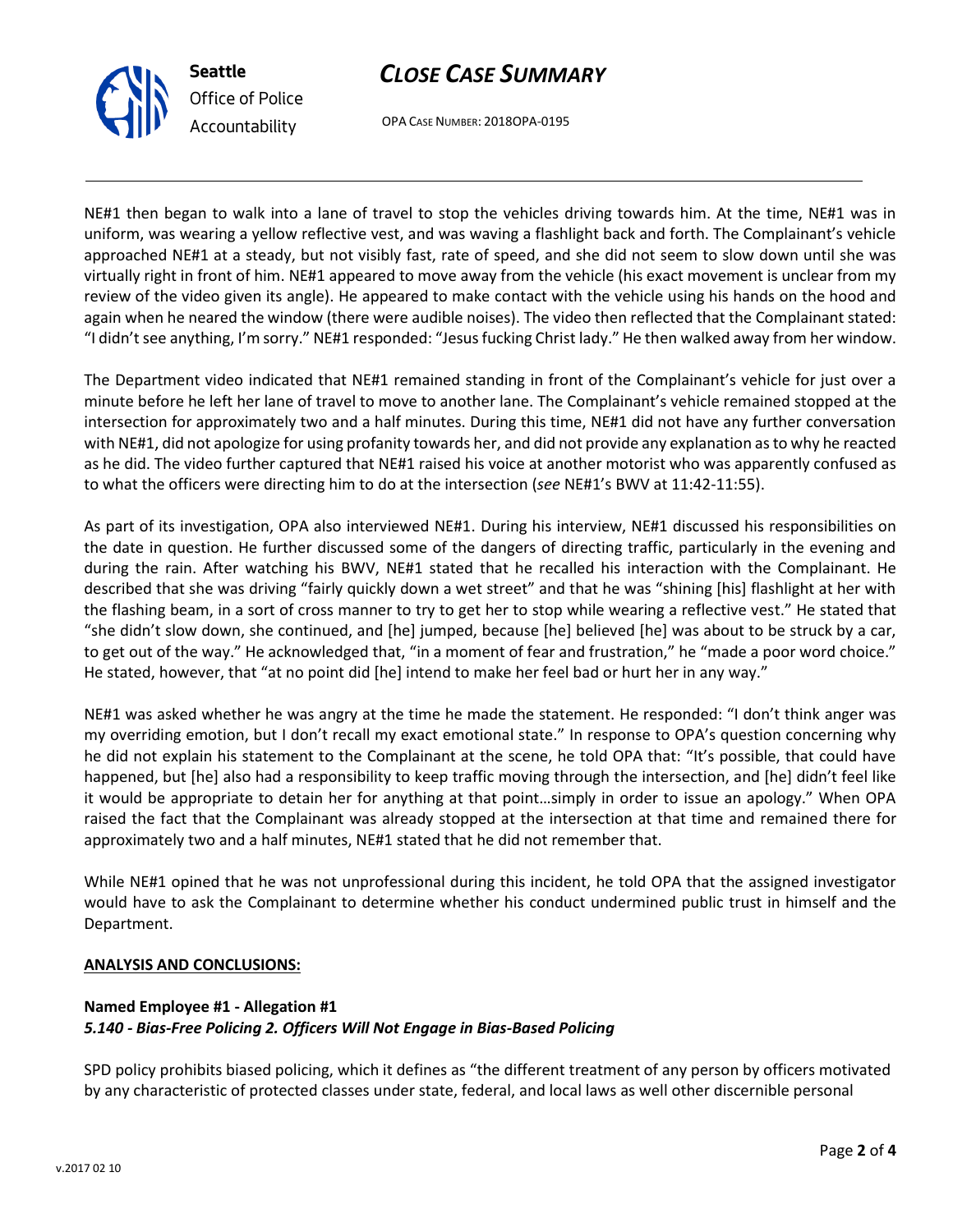

# *CLOSE CASE SUMMARY*

OPA CASE NUMBER: 2018OPA-0195

characteristics of an individual." (SPD Policy 5.140.) This includes different treatment based on the race of the subject. (*See id*.)

As discussed above, the Complainant contended that NE#1's actions could have been motivated by her status as an Asian-American female and because NE#1 was "stereotyping" her. NE#1 denied that his actions or statement were motivated by bias and, instead, asserted that he reacted as he did in this instance due to the Complainant's driving and his concern that he could be struck by her vehicle.

While I find that NE#1's statement to the Complainant was unprofessional, I see no evidence suggesting that he engaged in biased policing. When applying a preponderance of the evidence standard, I find that his actions were, instead, motivated by the risk he perceived to his safety and his frustration stemming from the incident. I think it likely that NE#1 would have reacted the same way to any driver, regardless of that driver's race or gender. For these reasons, I recommend that this allegation be Not Sustained – Unfounded.

#### Recommended Finding: **Not Sustained (Unfounded)**

## **Named Employee #1 - Allegation #2** *5.001 - Standards and Duties 10. Employees Shall Strive to be Professional*

SPD Policy 5.001-POL-9 requires that SPD employees "strive to be professional at all times." The policy further instructs that "employees may not engage in behavior that undermines public trust in the Department, the officer, or other officers." (SPD Policy 5.001-POL-9.) Lastly, the policy directs that: "Any time employees represent the Department or identify themselves as police officers or Department employees, they will not use profanity directed as an insult or any language that is derogatory, contemptuous, or disrespectful toward any person." (*Id*.)

Applying a preponderance of the evidence standard, I find that NE#1's use of profanity in this instance was unprofessional and violated Department policy. This conclusion is, in my opinion, supported by multiple factors. First, NE#1's use of profanity was not instinctual or an excited utterance. He made this statement several seconds after the Complainant stopped her vehicle, as well as after she had already apologized to him. Second, at the time the profanity was used, the Complainant was clearly frazzled and apologetic. This was not a scenario in which she behaved aggressively or argumentatively towards NE#1. She also had her six-year-old child with her in the vehicle at the time, which makes NE#1's use of that language even more problematic in my opinion. Third, even though the profanity was not "directed as an insult," I believe that it was derogatory, contemptuous, and disrespectful language directed towards the Complainant. Fourth, and last, even though NE#1 remained standing in front of the Complainant's vehicle for over a minute and she remained stopped at the intersection for approximately two and a half minutes, NE#1 made no effort to further speak with the Complainant to explain why he said what he said or to otherwise mitigate the situation. Had he done so, this complaint would almost certainly have never been filed.

While I do not doubt that NE#1 was concerned for his safety and while directing traffic can be dangerous, he could have expressed his concern and his frustration with the Complainant in a more constructive manner. Given that she clearly felt sorry for her driving, I imagine that she would have been very receptive to such a conversation, even if critical. Instead, NE#1 engaged in a negative interaction with the Complainant and took no steps at that time or after the fact to rectify that. Ultimately, this behavior is inconsistent with policy and with what OPA's believes are the expectations of the community. For these reasons, I recommend that this allegation be Sustained.